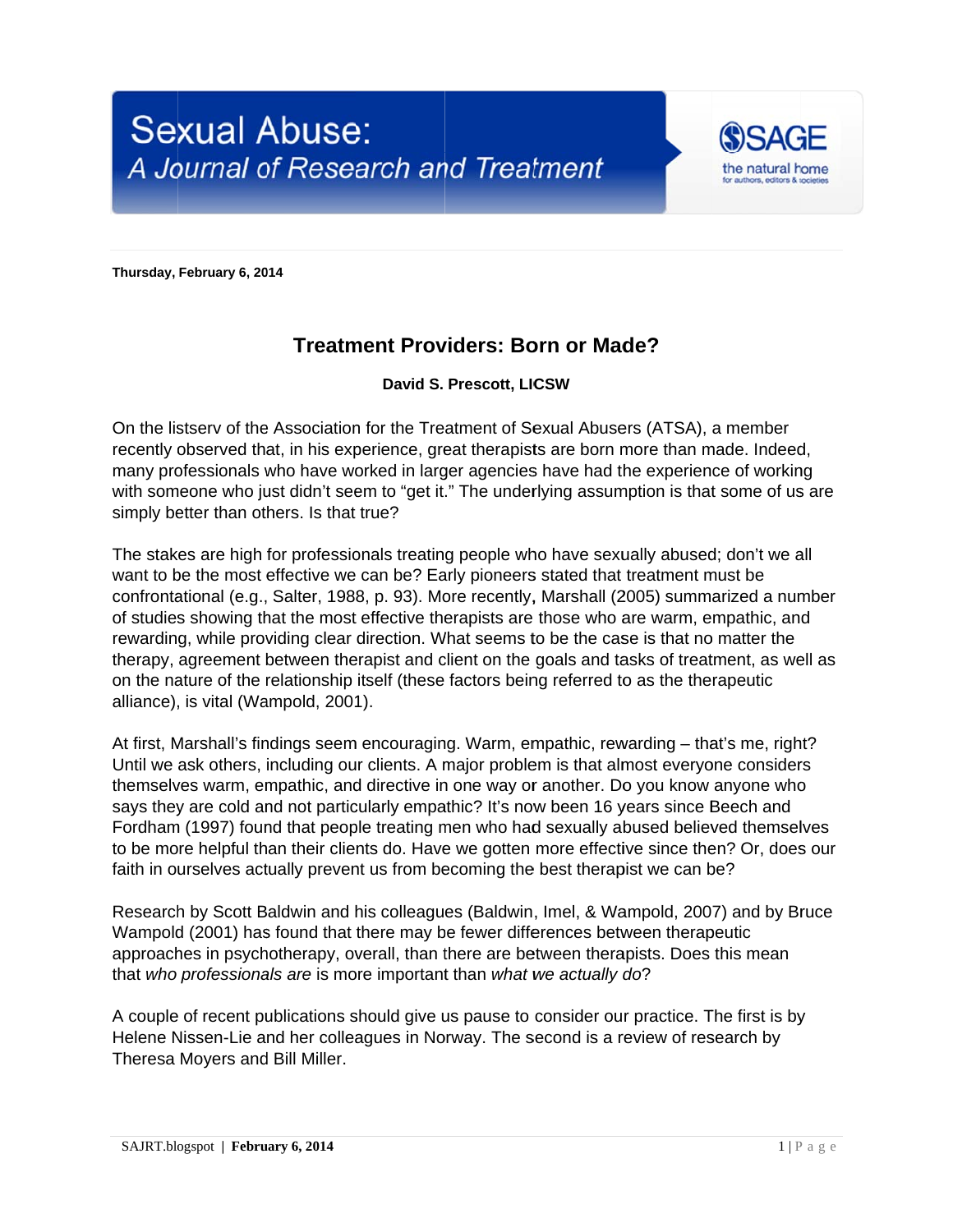Helene Nissen-Lie and her colleagues (Nissen-Lie, Havik, Høglend, Monsen, & Rønnestad, 2013) examined an international sample of 70 therapists and 227 clients. The authors used measures that explored the personal satisfaction and personal burdens of each therapist. They next examined the therapist's and the client's experience of the alliance. They found that therapists with high levels of personal satisfaction rated their alliance to be higher than their clients did. The therapists' self-reported level of personal burdens was strongly and inversely correlated with the client's rating of the alliance. In other words, therapist's experiences of their own problems seemed to have a greater effect on their alliance than their experiences of satisfaction. Important to recall is that it is the client's experience of the alliance that predicts the success of treatment, and not the therapist's.

Clearly, this was not a study of recidivism rates of sexual offenders, but instead yields important clues as to how therapists can build alliances that will help their methods become most effective. In this writer's experience, many people who have sexually abused have described a sense of knowing when the time or situation was right to commit a crime. Why shouldn't they also know when their therapist is on their game… and not?

In his early years, Bill Miller, then only beginning to develop motivational interviewing, decided to run a simple experiment. He looked at therapists providing substance abuse treatment, expecting to find that their clients relapsed less than people with addictions who read self-help books. He was wrong; there was no difference. Perplexed, he repeated the study and realized that those therapists who were judged by their peers to be more empathic did indeed produce clients who abused substances less. Therapists who demonstrated less empathy produced clients who would have done better with a good book. These findings are deeply frightening, but necessary to address if our field is ever to improve.

Since then, Theresa Moyers and Bill Miller (2013) have come to believe that although empathy levels differ between therapists, an important element of treatment provision is to screen for it during employment interviews and teach it to clinicians wherever possible. They also remind us of the body of research showing that it is the client's perception of empathy that is more important than the therapist's self-assessment. Further, they clarify that what is important is the actual demonstration and expression of "accurate empathy," which they define as a:

… commitment to understanding the client's personal frame of reference and the ability to convey this heard meaning back to the client via reflective listening … the process encompasses the accurate understanding of both cognitive and emotional aspects of the client's experience as well as attunement to the unfolding experience of a client during a treatment session.

It can be a common refrain among treatment providers to say that people who have sexually abused are different or more challenging than other clients. Of course, Moyers and Miller are describing work with people who suffer from addictions – another population with a reputation for being deceptive and manipulative over time before entering treatment.

## So where does this leave us?

Certainly, some therapists enter the field with higher levels of demonstrated empathy than others. Those of us committed to becoming better therapists can likely become more effective by deliberately practicing our skills in accurate empathy. However, our own self-assessment of our empathy – and for that matter our satisfaction with our lives – will probably predict very little